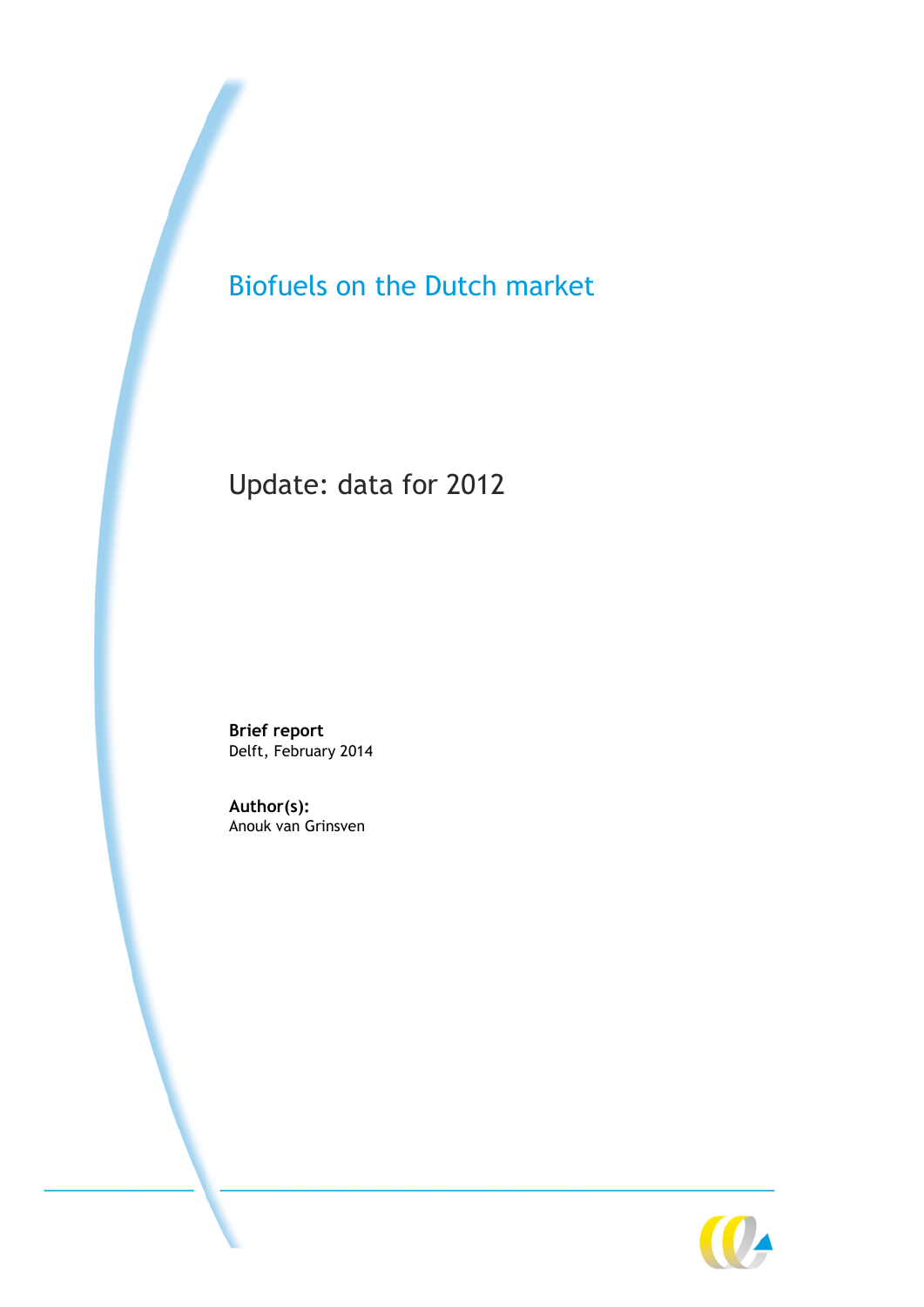## **1 Introduction**

In 2012 the Dutch NGO Natuur & Milieu together with three European environmental NGOs commissioned the study 'Biofuels on the Dutch market - Ranking oil companies in the Netherlands' (CE Delft, 2013). In this study CE Delft assessed the biofuel data per supplier as published by the Dutch Emissions Authority (NEa), resulting in a ranking of fuel suppliers based on the average greenhouse gas (GHG) emissions of their biofuel blends in 2011 (NEa, 2012). At the end of January 2014, the Dutch Emissions Authority has published a document containing the data over 2012 (NEa, 2014). Natuur & Milieu and Greenpeace have requested an update of the ranking to see whether changes in the biofuels mix and therefore average greenhouse gas (GHG) emissions will result in a different ranking.

This paper provides this new ranking followed by an analysis of the share of feedstocks and the way of reporting in order to explain the differences between 2011 and 2012. This updated ranking is in line with the previous calculation methodology of which a detailed description can be found in the study mentioned above. Due to a lack of data on absolute volumes sold by the oil companies, calculations are based on relative shares. Consequently fuel suppliers can only be compared on their average GHG emission factor.

## **2 Average GHG emissions per fuel supplier**

The new ranking of fuel suppliers is depicted in [Figure 1](#page-2-0) and shows a wide variety between fuel suppliers. The ranking of 2012 differs from the ranking in 2011 due to changes in fuel suppliers, the order of the ranking and the height of the average emissions factors. In addition, limitations of the reporting methodology of the NEa, as laid down in Dutch legislation, also have an impact on the ranking. Due to these limitations only a ranking based on the seven biofuels mostly used can be provided.

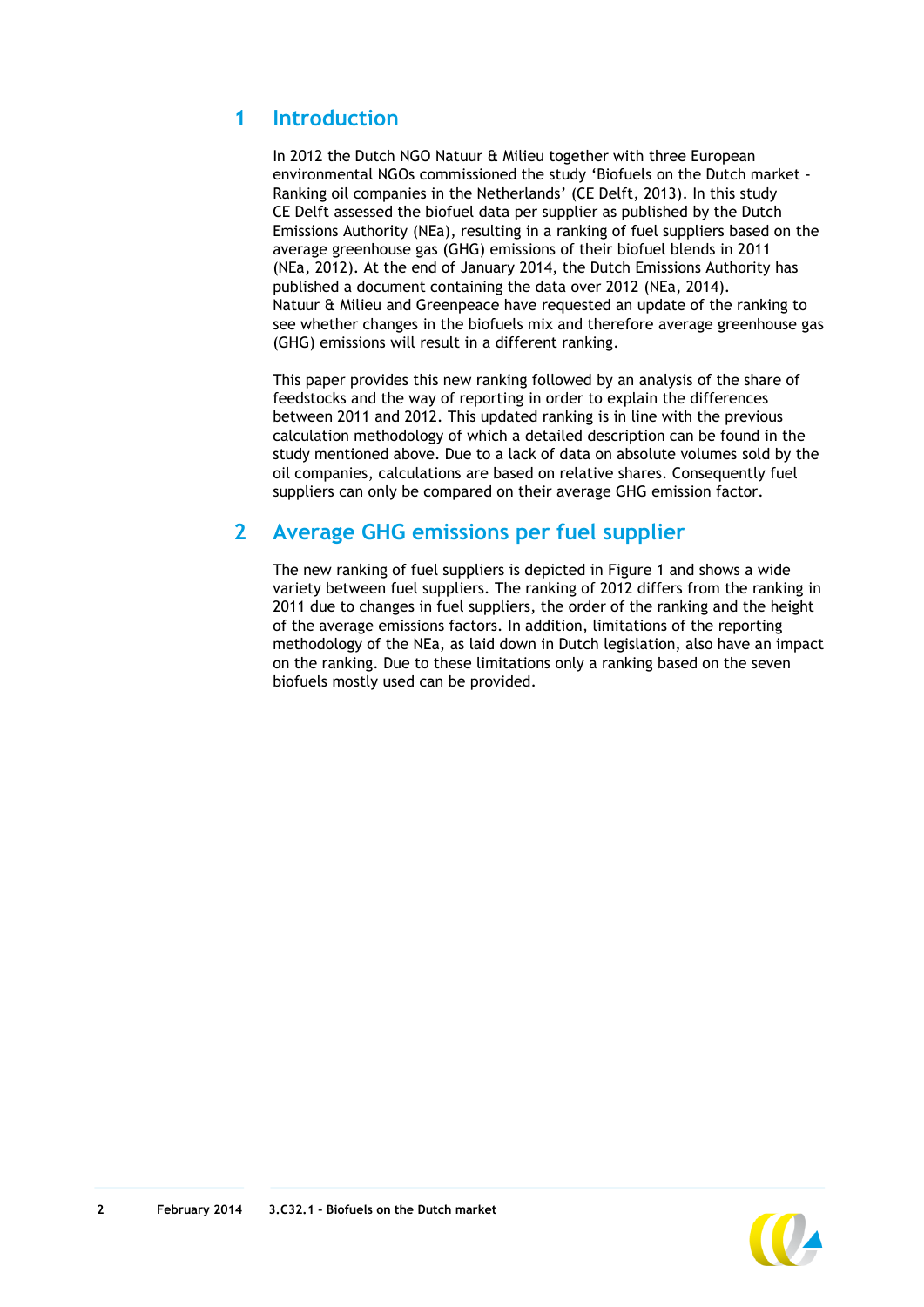

**Figure 1 Ranking of fuel suppliers based on total GHG emissions of the seven biofuels mostly used in 2012\***

<span id="page-2-0"></span>\* The dotted green lines represent a 35 and 50% reduction of GHG emissions compared to the fossil fuel reference (83.8 gCO2/MJ, blue line) (based on NEa, 2014).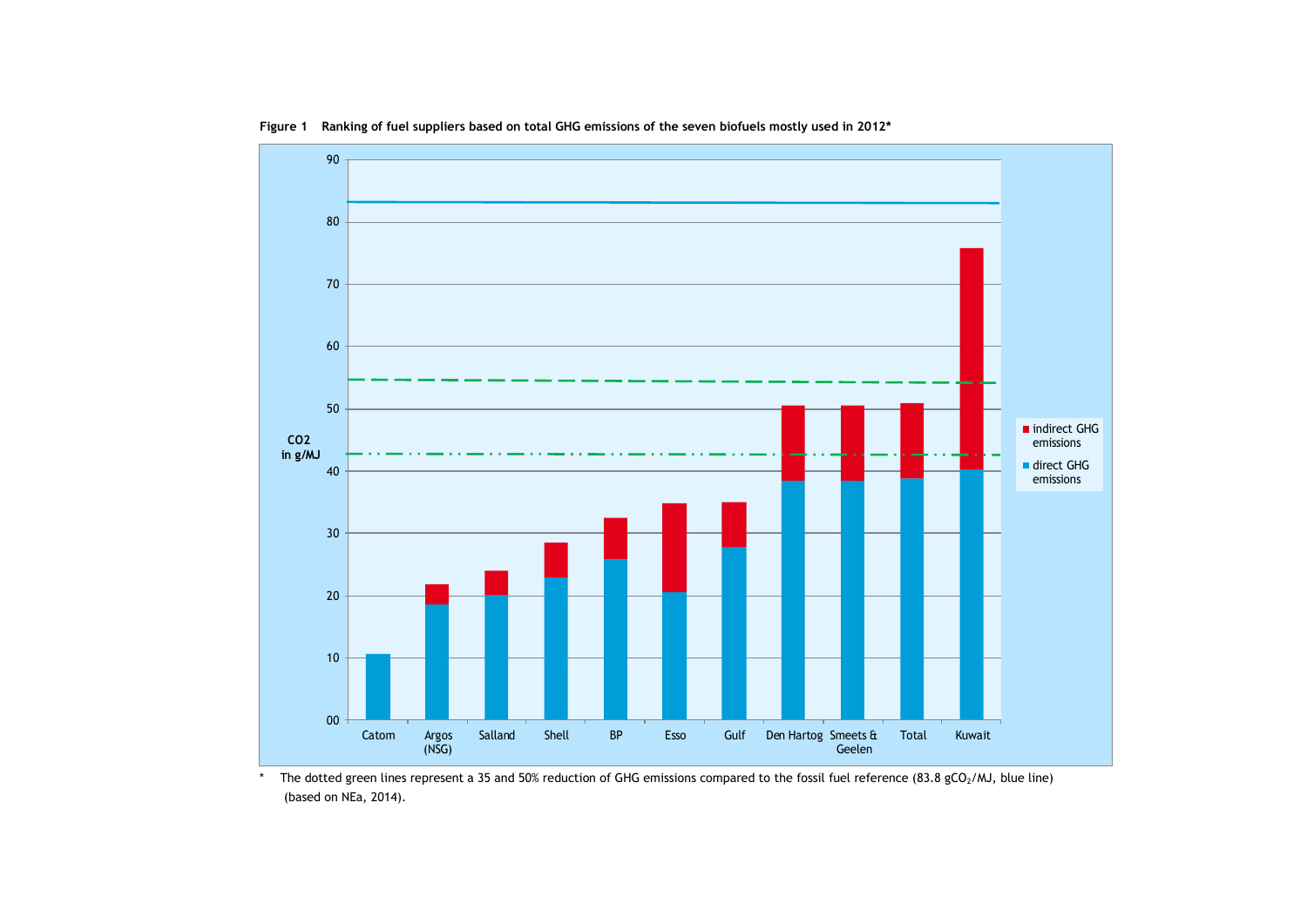#### **2.1 Fuel suppliers included in the ranking**

First of all, the new ranking includes different fuel suppliers compared to 2011. Like in 2011, Allesco could not be included in the ranking due to a lack of data on the type of feedstocks (100% 'other'). Due to this same issue Smeets & Geelen was left out the ranking in 2011, but could be included in 2012. Catom is totally new in this overview. Argos and NSG merged in 2011, therefore NSG is indicated as 'Argos (NSG)' in this paper. An explanation for these changes could be the requirements of the obligations: only above a certain volume of fossil fuels fuel suppliers are obliged to blend biofuels.

#### **2.2 Top and bottom of the ranking**

While Esso had the highest average emission factor in 2011, the biofuels brought onto the market by Kuwait resulted, with an average of 75.8 gCO $_2$ /MJ, in the least emission savings in 2012. On the other side of the spectrum, the average GHG emission factor of the biofuels brought onto the market by Catom was limited to 10.7  $gCO<sub>2</sub>/M$ , which can be explained by the use of biofuels from waste and residues only.

The GHG performance of the biofuels of Esso improved significantly. Although the indirect GHG emissions are still substantial, Esso ended up in the middle of the ranking.

The places of other fuel suppliers in the ranking only differ to some extent: like in 2011 Argos (NSG), Salland, Shell and BP all have a relative low average GHG emission factor, while fuel suppliers such as Den Hartog and Total still have a high average GHG emission factor.

#### **2.3 Difference in relative emission savings compared to 2011**

In the previous ranking Esso slightly exceeded the fossil fuel reference, which meant the biofuels brought on the market by Esso resulted in an increase of GHG emissions rather than emission savings. In 2012, on average all biofuels performed better than the fossil fuel reference.

Looking at the direct GHG emissions, all fuel suppliers achieve at least 50% reduction of GHG emissions compared to the fossil fuel reference. Note that the direct emissions of the fuel suppliers with a relative high average emission factor (Kuwait, Total, Smeets & Geelen and Den Hartog) alone exceed the total average GHG emissions factors of the other fuel suppliers. Because the indirect emissions of these four suppliers are also substantial, these fuel suppliers are only able to reduce nearly 40%, when all GHG emissions are included. The relative emission savings of Kuwait are limited to nearly 10%, as can also be seen in [Figure 2.](#page-4-0)

In these relative emission savings per fuel supplier are presented for 2012 (green) and 2011 (purple). As can be seen, the emission savings of Total, Den Hartog and Salland did not change. The average GHG emission performance of Gulf and Shell slightly improved, while BP slightly decreased. In line with the changes in the ranking Kuwait and Esso show the largest differences in their average GHG performance.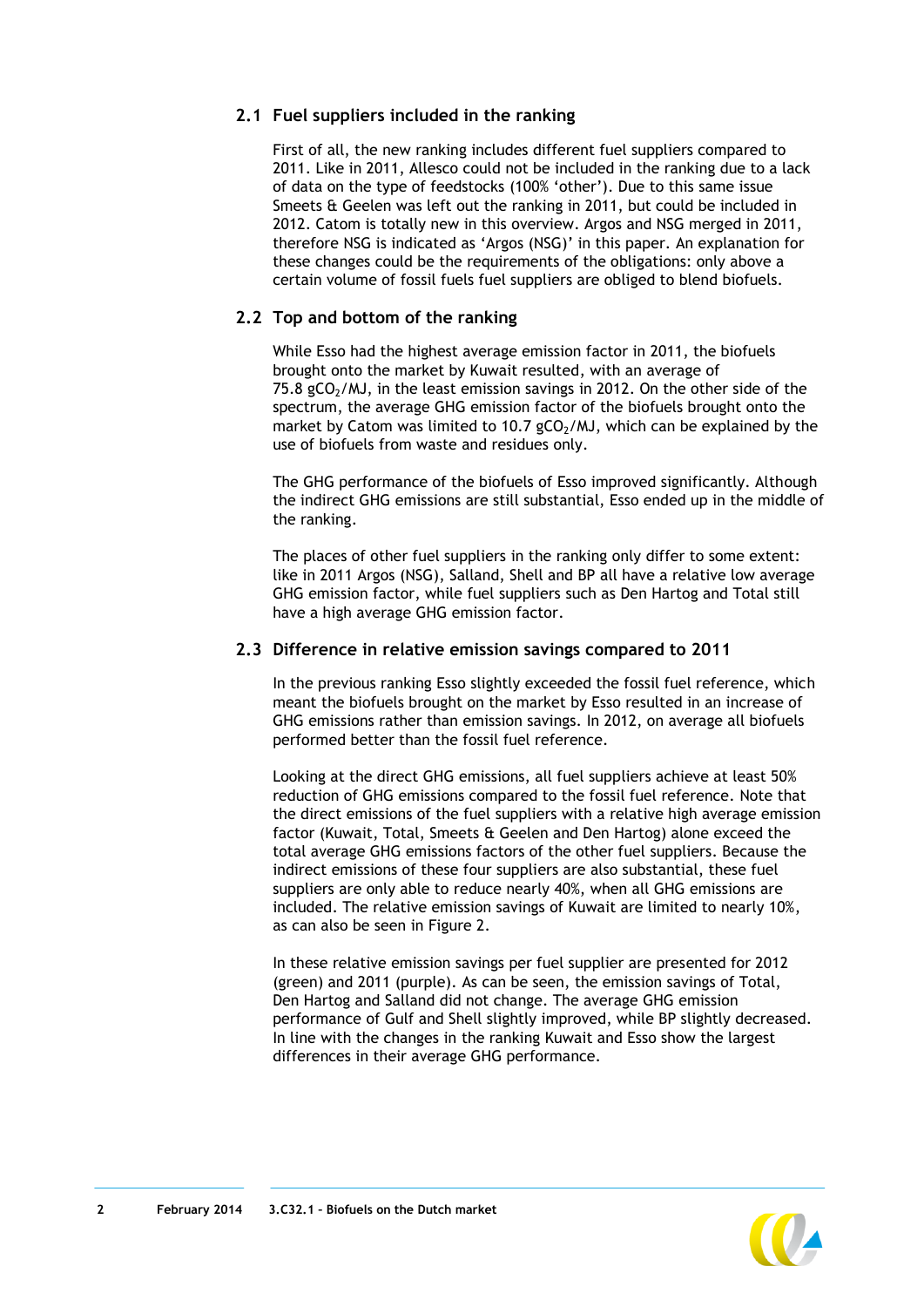

<span id="page-4-0"></span>**Figure 2 Relative CO<sup>2</sup> savings compared to fossil fuel reference per fuel supplier in 2012\***

\* The green dotted lines represent a 35 and 50% reduction of GHG emissions (based on NEa, 2014).

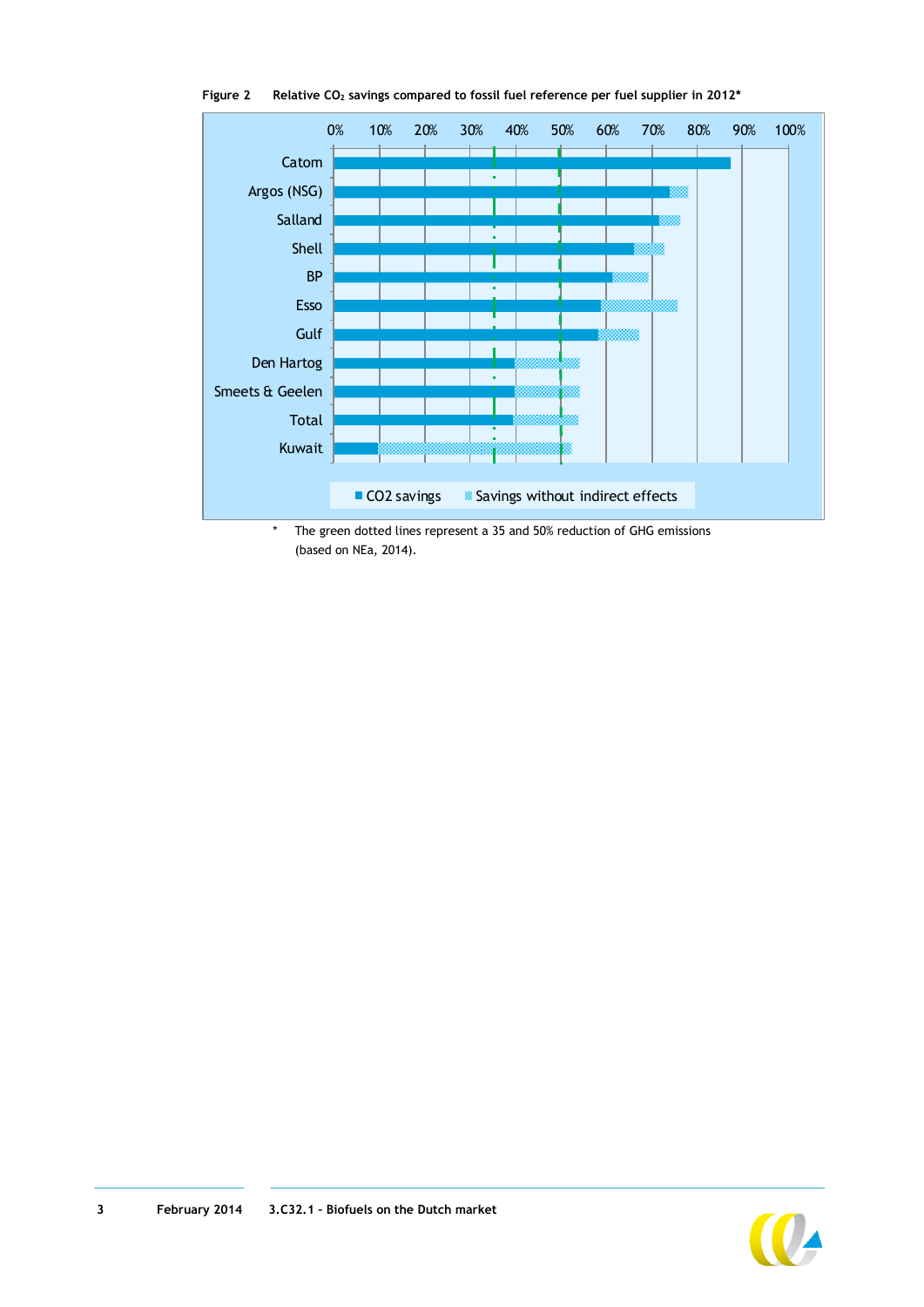

**Figure 3 Relative CO<sup>2</sup> savings compared to fossil fuel reference per fuel supplier in 2011 and 2012\***

\* The red dotted lines represent a 35 and 50% reduction of GHG emissions (based on NEa, 2014).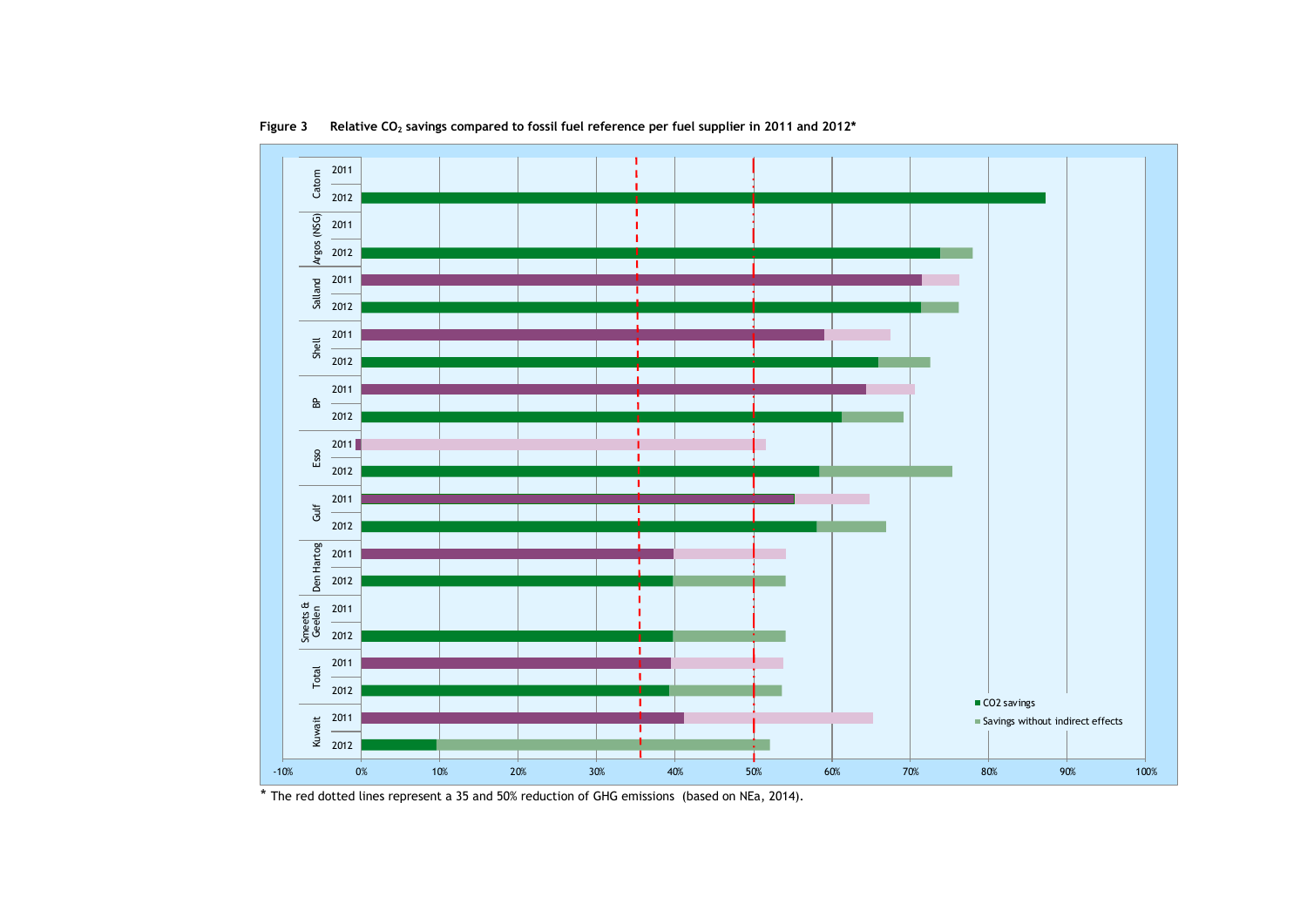#### **2.4 NEa reporting limitations**

Because not all shares of feedstocks can be included in the calculations and the ranking, there is a certain level of uncertainty. This level is high for fuel suppliers with a high share of 'other feedstocks'. For example, Smeets & Geelen, Total and Kuwait have a high share of 'other feedstocks'. Due to this level of uncertainty the average GHG emission factor in practice could be lower or higher depending on the type of feedstocks in this category and thus the position in the ranking is also uncertain for these fuel suppliers. This issue will be further explained in Section [4.](#page-8-0)

## **3 Feedstocks used per fuel supplier**

#### **3.1 Different groups of feedstocks**

The differences in the ranking between 2011 and 2012 can to a large extent be explained by changes in the feedstocks used per fuel supplier. Roughly put we can speak of three categories of biofuels, which are depicted in [Table 1.](#page-6-0) Biodiesel from food crops generally results in the highest direct GHG emissions in combination with high indirect GHG emissions. Bioethanol produced from food crops causes slightly less direct GHG emissions, but more importantly result in lower indirect GHG emissions. On the contrary biodiesel produced from waste and residues has relatively low direct GHG emissions. Because waste and residues are used to produce the biodiesel, no emissions associated with indirect land use change are taken into account.

#### <span id="page-6-0"></span>**Table 1 Classification of biofuels based on type of feedstock including GHG emission factors (gCO2/MJ) (see also CE Delft (2013))**

| Group                      | <b>Feedstocks</b>       | <b>Direct GHG</b> | <b>Indirect GHG</b> |
|----------------------------|-------------------------|-------------------|---------------------|
|                            |                         | emissions         | emissions           |
| Biodiesel from food crops  | Rapeseed                | 49                | 55                  |
| Bioethanol from food crops | Wheat,                  | 41.1              |                     |
|                            | Corn                    | 38.5              |                     |
|                            | Sugar beet              | 34.1              |                     |
| Biodiesel from waste and   | UCO (used cooking oil), | 10.7              |                     |
| residues                   | tallow, animal fat      |                   |                     |

### **3.2 High share of biofuels from food crops, high GHG emissions**

Based on the total amount of biofuels brought onto the market in 2012, NEa (2013) concludes an increase of double-counting biofuels (being produced from waste and residues) from 40% in 2011 to 51% in 2012. In [Figure 4](#page-7-0) the shares of feedstocks per fuel supplier are depicted. Because the order of fuel suppliers is similar to the ranking of fuel suppliers, the relationship between these shares and the ranking becomes clear. Despite a share of used cooking oil (UCO), Kuwait has the highest average GHG emission factor due to the high share of rapeseed biodiesel. All other fuel suppliers with a relatively high average GHG emission factor, like Den Hartog, Smeets & Geelen and Total, have high shares of bioethanol from food crops in combination with a lack of biodiesel from waste and residues. Catom, the fuel supplier having the lowest average GHG emission factor, only reported biodiesel produced from used cooking oil.

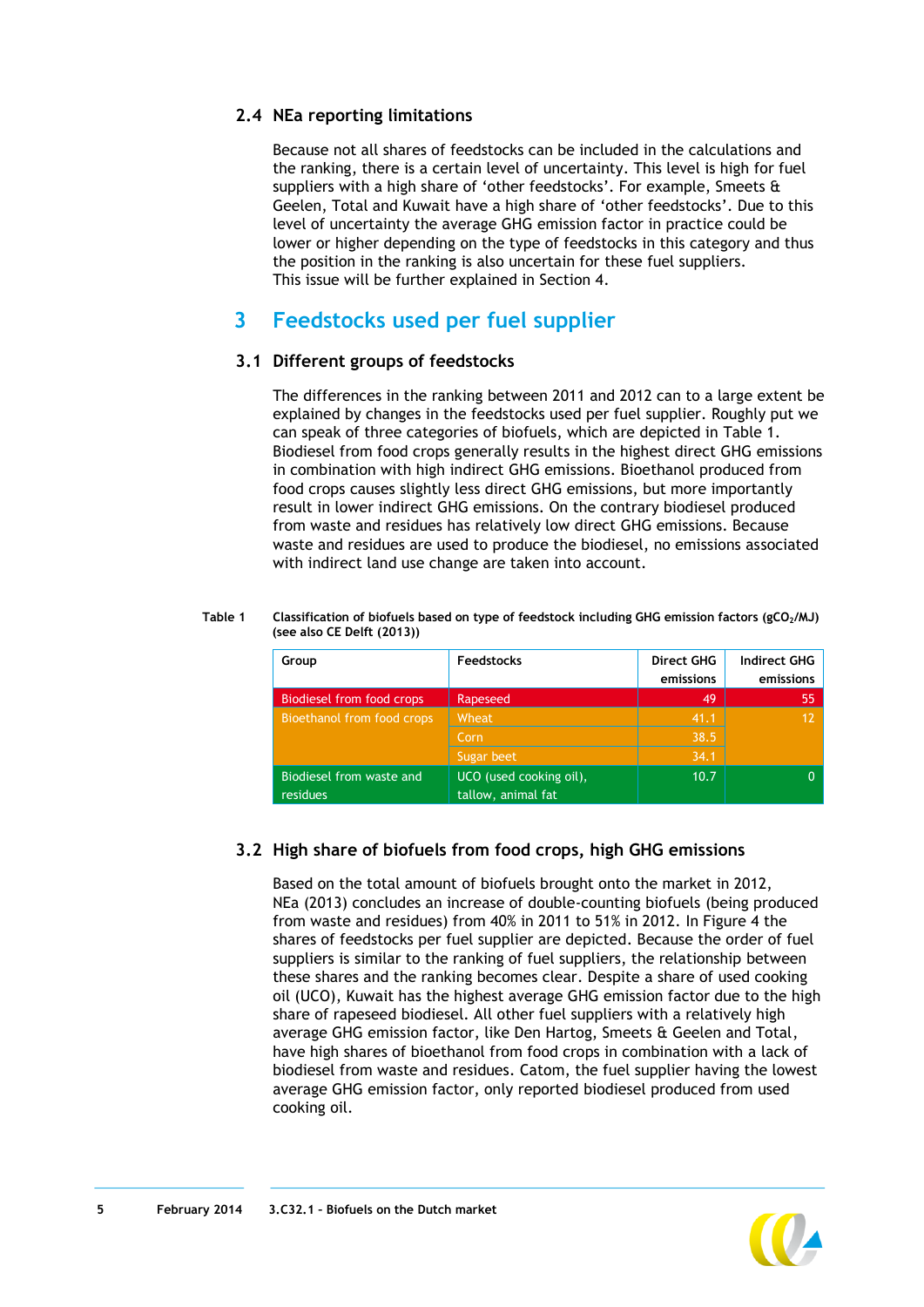

**Figure 4 Overview of feedstocks used per fuel supplier based on NEa, 2014**

<span id="page-7-0"></span>\* Note that all feedstocks from waste and residues have the same GHG emission factor. The different colours of green therefore do not represent a difference in GHG performance.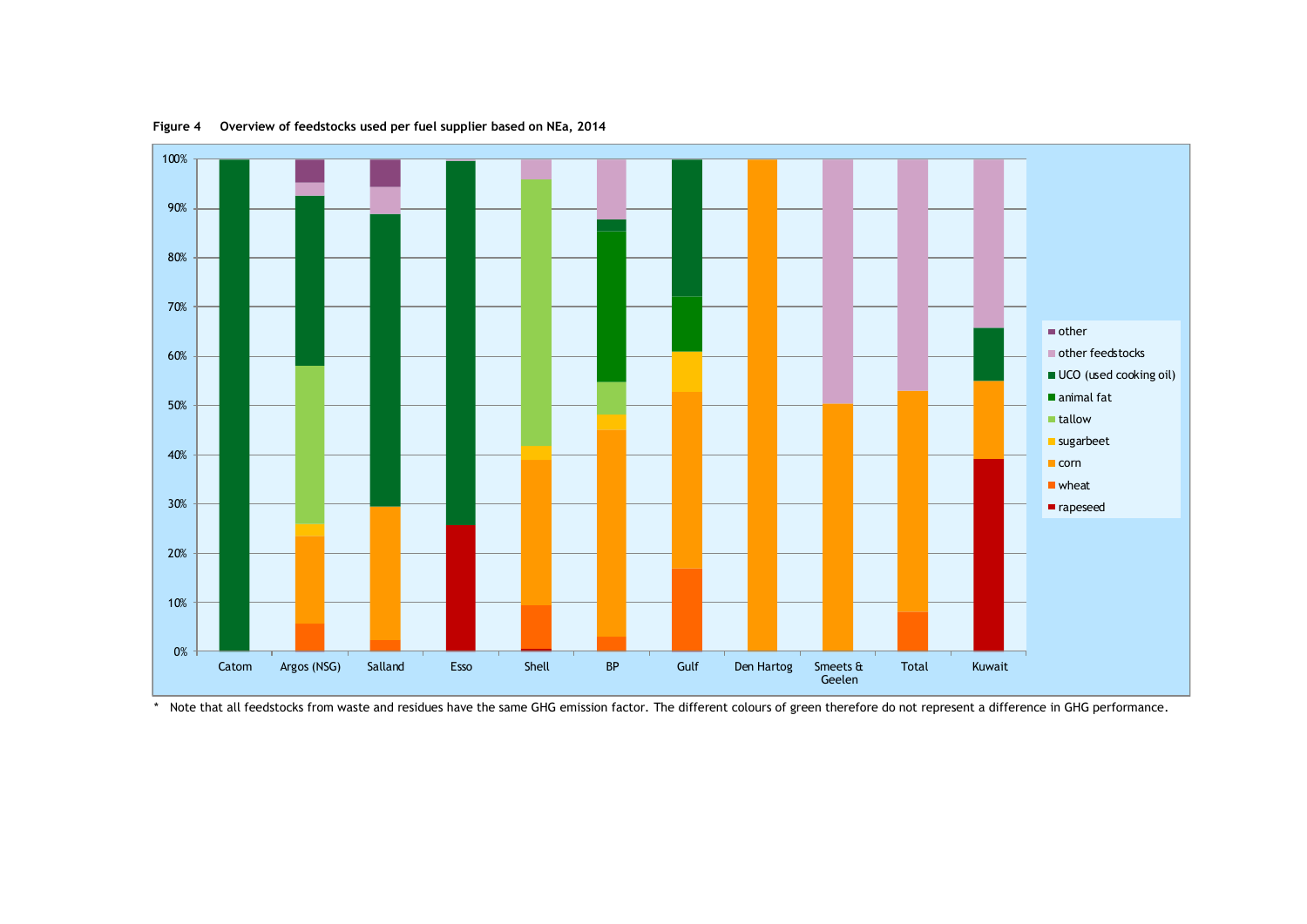#### **3.3 From biofuels from corn to biofuels from waste and residues**

Compared to 2011 several shifts in feedstocks can be identified. Kuwait has a higher share of rapeseed and lower share of used cooking oil, which could be one of the explanations for the high average emission factor in 2012. In case of Esso the shift occurred the other way around: the high share of rapeseed in 2011 has been replaced by a high share of used cooking oil in 2012. The biofuels brought onto the market by Den Hartog have been produced from corn in both years. On the other hand, we see fuel suppliers like Gulf, Shell and Total having far lower shares of corn in 2012 in combination with a higher share of waste and residues. Based on these shifts it may be concluded that overall, fuel suppliers slowly shift from land-based biofuels to biofuels from waste and residues.

## <span id="page-8-0"></span>**4 Changes in reporting**

#### <span id="page-8-2"></span>**4.1 The seven feedstocks mostly used**

The changes in the ranking can partly be explained by a shift in feedstocks, but another reason could be the different way of reporting by the Dutch Emissions Authority. As laid down in the ministerial regulation 'Regulations on Renewable Energy in Transport' of 2 May 2011, the reporting by the Dutch Emissions Authority should be in line with the way of reporting in the United Kingdom, where only the seven most important feedstocks are reported. The feedstocks other than top 7 have been included in the category 'other feedstocks'.

Due to the shift in feedstocks, the top 7 in 2012 differs from the top 7 in 2011. [Table 2](#page-8-1) shows glycerine is no longer included in 2012, while sugar beet was not included in 2011. The differences in categorisation between 2011 and 2012 influence the ranking: because calculations are only based on the top 7 feedstocks the average GHG emission factor of a supplier can be too positive or negative compared to the real situation. For example, glycerine, animal fat and wheat straw do not result in indirect emissions, because these are seen as waste and residues. A fuel supplier with a high share of these feedstocks has in practice a lower average GHG emission factor than included in this analysis.

|                         | 2011                      | 2012                              |
|-------------------------|---------------------------|-----------------------------------|
| Animal fat (from goats, | Χ                         | Χ                                 |
| sheep and cows)         |                           |                                   |
| Glycerine               | X                         |                                   |
| Rapeseed                | X                         | X                                 |
| Corn                    | X                         | X                                 |
| Tallow                  | x                         | x                                 |
| Wheat                   | X                         | X                                 |
| <b>UCO</b>              | Χ                         | X                                 |
| Sugar beet              |                           | X                                 |
| Other feedstocks        | Palm oil, soy, sugarcane, | Other animal fat, glycerine, palm |
|                         | sugar beet                | oil, sugar cane, wheat straw      |

#### <span id="page-8-1"></span>**Table 2 Top 7 feedstocks mostly used**

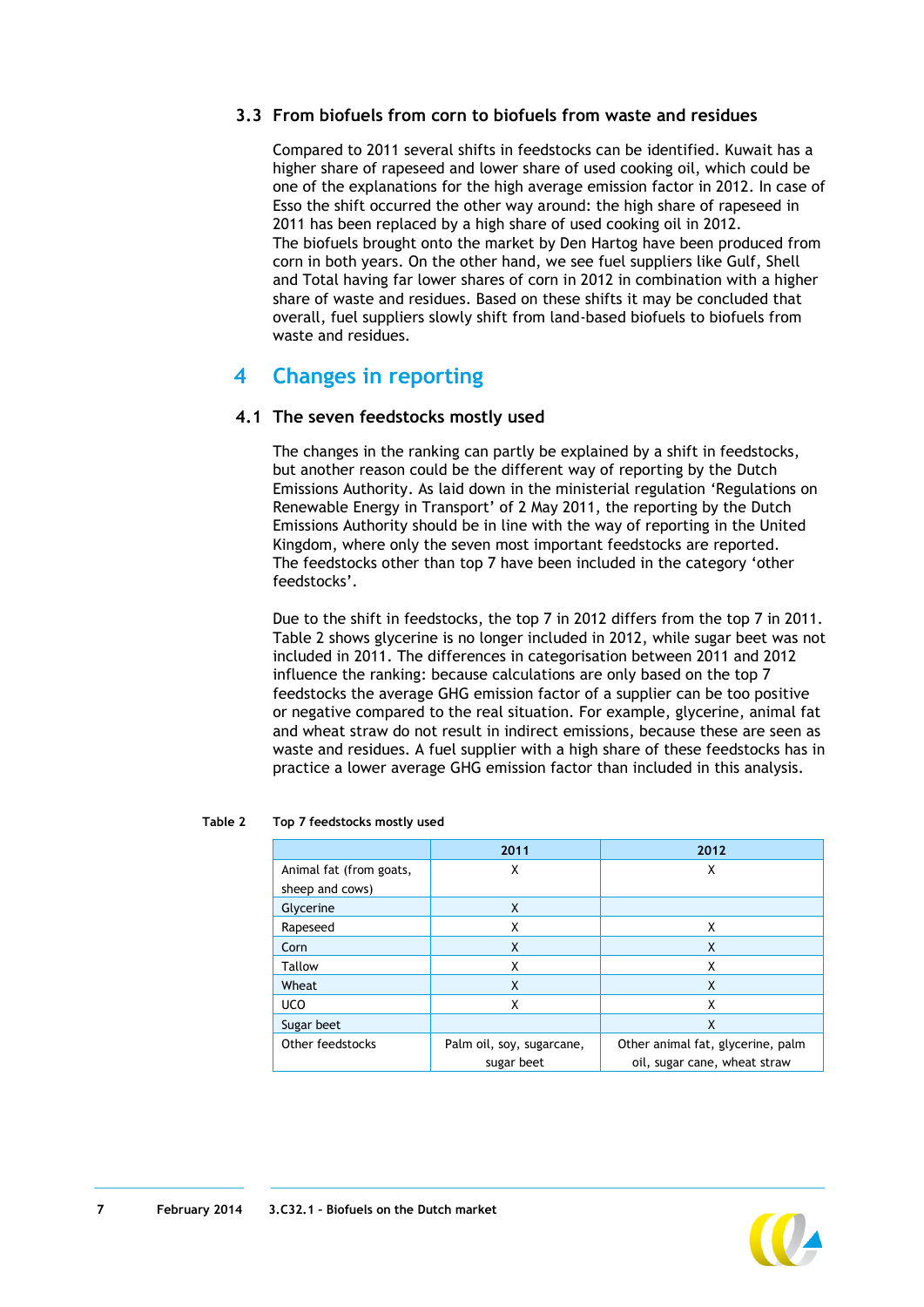#### **4.2 Development in share unknown**

To what extent the average GHG emission factor could be higher or lower in reality than what we have calculated here (and in Figure 1) depends on the mix of feedstocks that fall under the categories 'other feedstocks' and 'other'. The Dutch Emissions Authority does not have insight in the category 'other', because the fuel supplier itself classified a share of their biofuels as 'other'.

From [Figure 5](#page-9-0) the conclusion can be drawn that especially Smeets & Geelen, Total and Kuwait have a high share of 'other feedstocks': 30 to 50% of the feedstocks fall within this category. This results in a relatively high uncertainty of the average GHG emissions of their biofuels. To estimate the potential impact of these feedstocks, calculations also have been performed including the unknown categories by assuming best and worst case GHG emissions factors. In [Figure 6](#page-10-0) the range between these extremes is visualised by black error bars. The ends of these represent the best and worst case and the length of the error bars is determined by the share of unknown biofuels.

In 2011 the categories which could not be included in the analysis represented 6.6% of total biofuels, while in 2012 this share increased to 7.1% of all biofuels. The reason for this higher share is the increase in the category 'other feedstocks' as described in Section [4.1.](#page-8-2) However, the share of 'other' has dropped to 1.7%. (NEa, 2014) While the Dutch Emissions Authority tries to further limit this share, a more detailed overview of the category 'other feedstocks' would benefit the representativeness and accuracy of the ranking presented in this paper.

<span id="page-9-0"></span>

**Figure 5 Overview of share of unknown biofuels per fuel supplier according to NEa, 2014** 

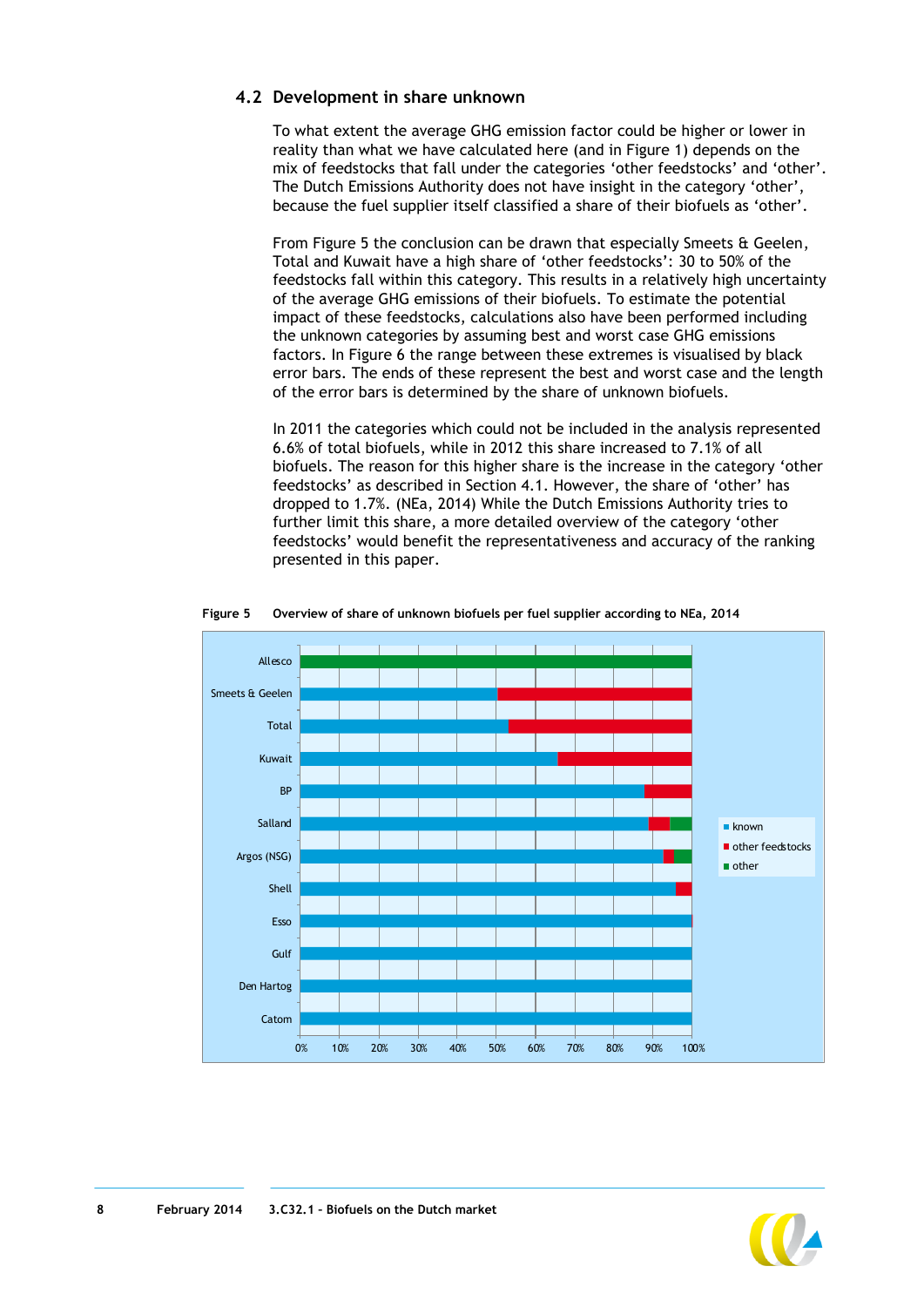<span id="page-10-0"></span>

**Figure 6 Level of uncertainty as result of share of 'other feedstocks' and 'other' per fuel supplier**

## **5 Conclusion**

Overall, it can be concluded that the updated ranking is quite similar to the ranking in 2011. A majority of the fuel suppliers has a similar place in the ranking compared to 2011.

On average, GHG emission savings have improved. All biofuels cause less GHG emissions than the fossil fuel reference, although there is a large range in the level of emission savings. The biofuels brought onto the market by Kuwait resulted in the least emission savings (to some extent depending on the biofuels mix in the 'other feedstock' category), while the biofuels of Catom were responsible for an average GHG emission reduction of more than 85%.

The changes in the ranking could to a large extent be explained by the changes in the feedstocks used. Overall, the shares of biofuels from food crops decreased and the shares of biofuels from waste and residues increased. Especially in the case of Esso, the shift from rapeseed to used cooking oil resulted in a large decrease of its average GHG emission factor.

Due to the reporting methodology of the Dutch Emissions Authority there could be a difference between the average GHG emission factor in practice and the emission factor calculated for this ranking. This should be kept in mind when interpreting the updated ranking. Overall, however, the data transparency increased as result of a lower share of unknown feedstocks.